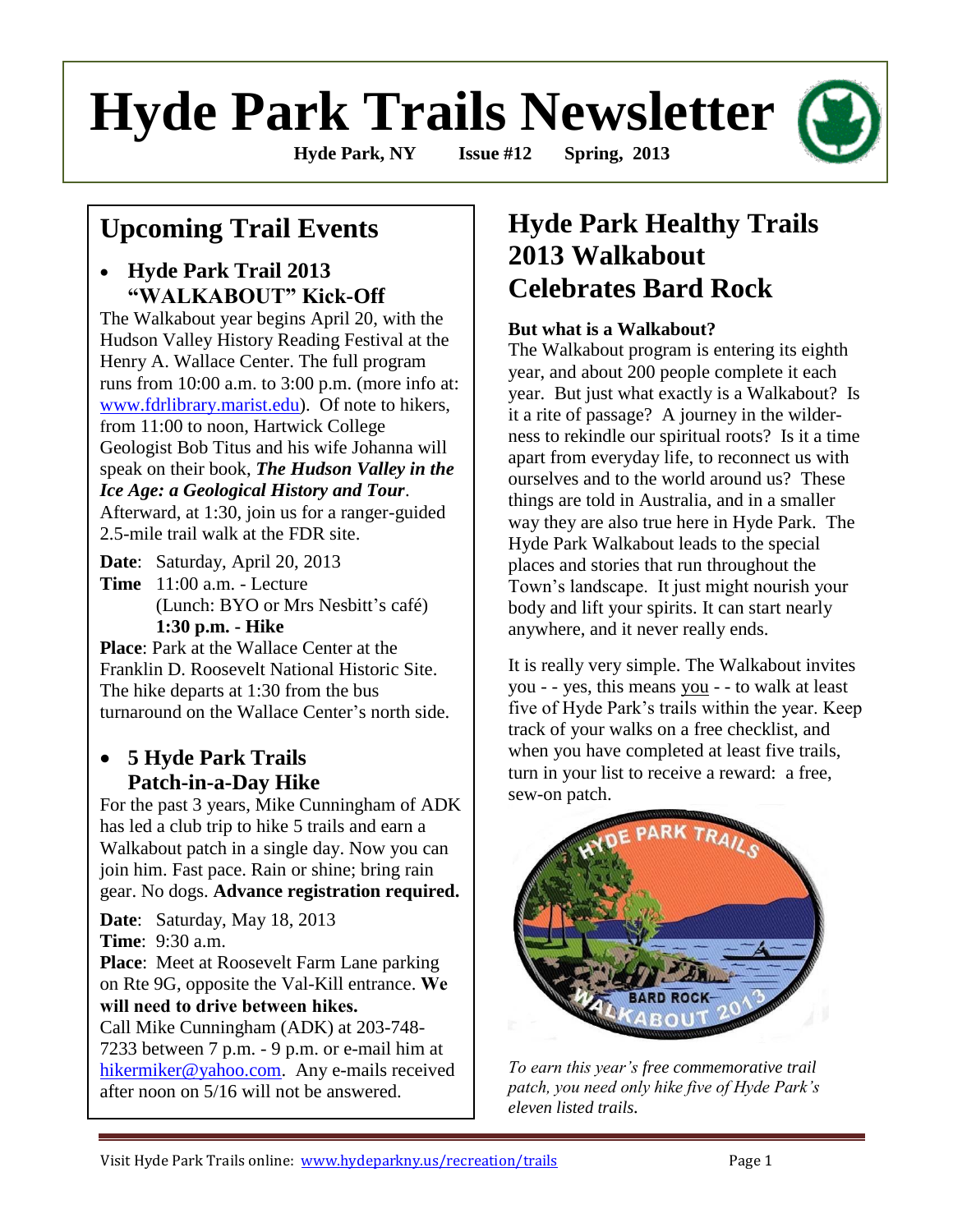Each year, a new Walkabout trail patch features something special about Hyde Park. This year, it is Bard Rock, the beautiful promontory on the Hudson River. If you haven't been there lately, a great trail goes right by it.

Would it help if the trails had stories to tell? Six of our trails have free, downloadable podcasts that tell the stories of the people and places of the landscape, told by park rangers, scholars and people from the Hyde Park community. Download them from the web [\(www.nps.gov/vama](http://www.nps.gov/vama) and click on "Photos and Multimedia"). Or listen by cell phone, right from the trail.



*A photo from about 1895 shows the boathouse and caretaker's cottage at the south end of Bard Rock.*

#### **Why a "Healthy Trails" Walkabout?**

We all know that walking is good for health. And those of us who *can* walk should probably be doing it more. Every major health organization agrees that regular walking is one of the simplest ways to help slow or prevent such common ailments as heart disease, stroke, diabetes, overweight, osteoporosis, arthritis, depression, and even cancer. Walking is cheap, and the risks are relatively small. The benefits increase if you walk fairly regularly, meaning most days a week.

Will completing the Walkabout improve your health? If you have any health issues, you should talk to your doctor before starting any new exercise. And true, the Walkabout requires only five walks, hardly enough for a year of fitness. But think of it as a door prize

for a party you are going to enjoy anyway. We hope that once you get out on any of the Hyde Park Trails, you will return many times.

#### **How to begin your Walkabout**

The official start of the Walkabout year is National Park Week, in mid-April (around Earth Day). But you can start anytime. Pick up a Walkabout brochure at any of the National Park Service visitor centers, at Hackett Hill Town Park, or at the State Park headquarters in Staatsburgh. We also try to keep brochures available at each of our trailhead kiosks. Or you can download the map and see more information at [www.hydeparkny.us;](http://www.hydeparkny.us/) click on "Recreation."

The most important step is to get out and walk at least 5 of the 11 listed trails. Not a big deal; you have all year. Check off your completed trails on the map/brochure, and return your checklist at any of the visitor centers to collect your patch. *See you on the trails!*



## **New Hyde Park Trails T-shirt Features Col. Archibald Rogers**



#### **Here are the facts:**

1) You're going to need one of these.

2) The all-cotton t-shirt features an historic photo of Col. Rogers.

3) They are for sale at the Hyde Park Recreation office for \$15.00 each.

4) Proceeds support Hyde Park Trails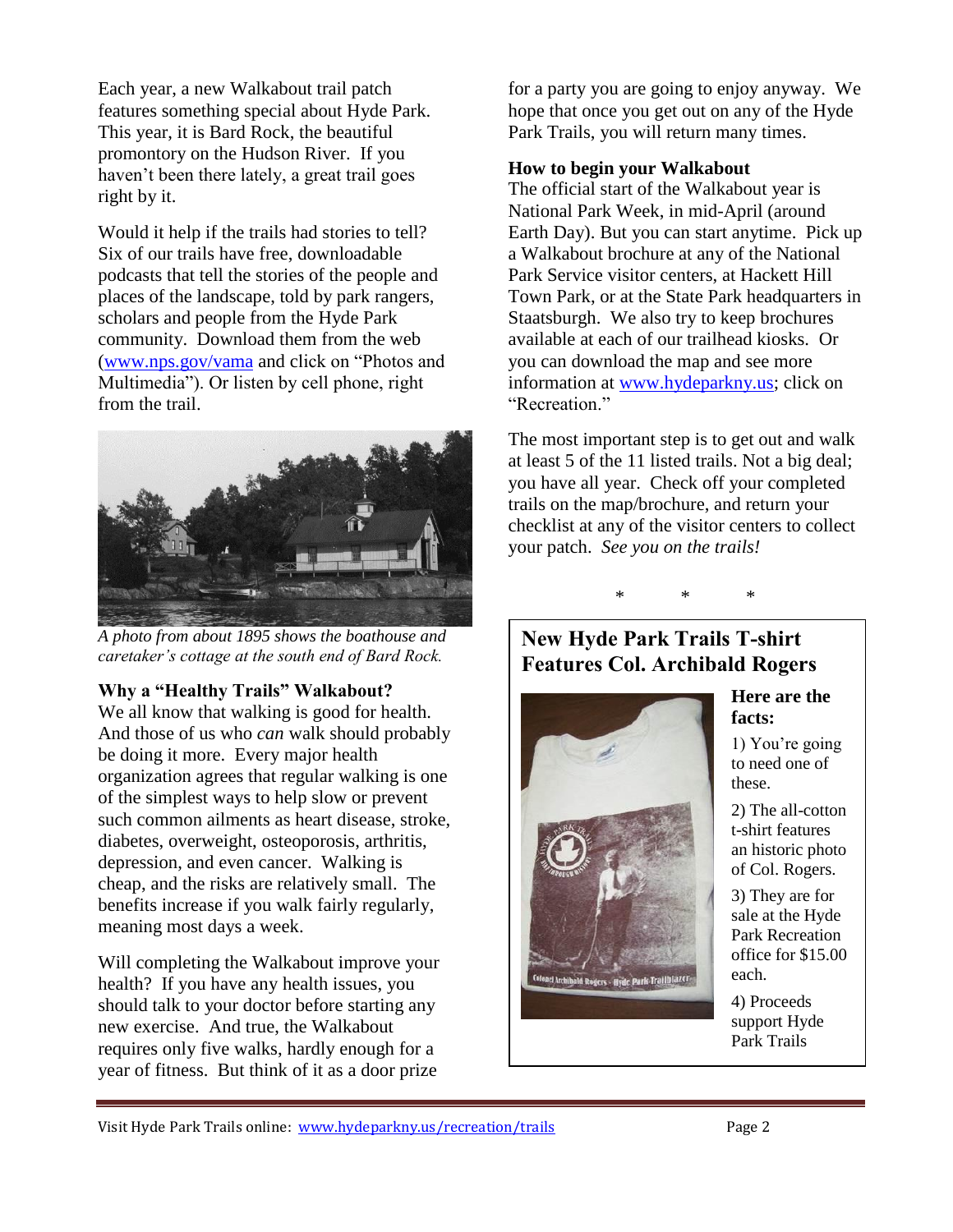## **More Upcoming Trail Events**

**National Trails Day: 3rd Annual Hyde Park Trail "End2End" Hike / Fun Run** Nine miles from Top Cottage to Vanderbilt.

**Date**: Saturday, June 1, 2013 **Time**: Meet at 8:30 a.m. **Place**: Park at the Vanderbilt Parking lot. We'll take a shuttle bus to the start, and hike (or run) the return to Vanderbilt.

Shuttle capacity is limited, so watch for the sign-up! Call Hyde Park Recreation at 845- 229-8086 for updates.

 $* * * *$ 

## **Seth Lyon Trail Volunteer Day/ National Public Lands Day**

Join us for a rewarding trail work party!

**Date**: Saturday, Sept 28, 2013 **Time**: 10:00 a.m.- 4:00 p.m. (Join us for the morning or a full day) **Place:** TBA – watch for updates!

## **Winnakee's New Educational Arboretum Guide: Learn Local Trees and Shrubs**

\* \* \*

Winnakee Land Trust is planning the spring debut of a new, self-guided educational arboretum tour at the Winnakee Nature Preserve in Hyde Park.

The arboretum tour begins at the Van Dam Road entrance to the Preserve, and takes visitors on a 1.1-mile loop through the historic forest. An app-based guide for the tour will be available for download from the Winnakee Land Trust website [\(www.winnakeeland.org\)](http://www.winnakeeland.org/) in time for the arboretum's public opening this spring. The guide is full of pictures, and includes tips for identifying trees and shrubs,

interesting facts about their history and uses, and stories illustrating the evolution of forest management in the Hudson Valley.

The arboretum tour was developed with the help of Marist student Erin Hoagland, winner of a Barnabas McHenry Award from the Open Space Institute. The McHenry Award supports student projects in environmental conservation, historic preservation, the arts and tourism. Additional support and assistance was provided by the Seth Lyon Trails Fund and the National Park Service.

#### *Sample page:*



The arboretum highlights over 30 regionally important trees and shrubs, and also describes how this particular forest, as part of Archibald Rogers' Crumwold estate,

played a role in forming President Franklin D. Roosevelt's interest in forest management.

*Come visit the arboretum to learn more about our local landscape and shared history -- as taught by trees.* 

For information on opening events and guided tours, find Winnakee on Facebook: **[www.facebook.com/winnakeeland](http://www.facebook.com/winnakeeland)**

Share photos of yourself, friends and family out in the forest!

\* \* \*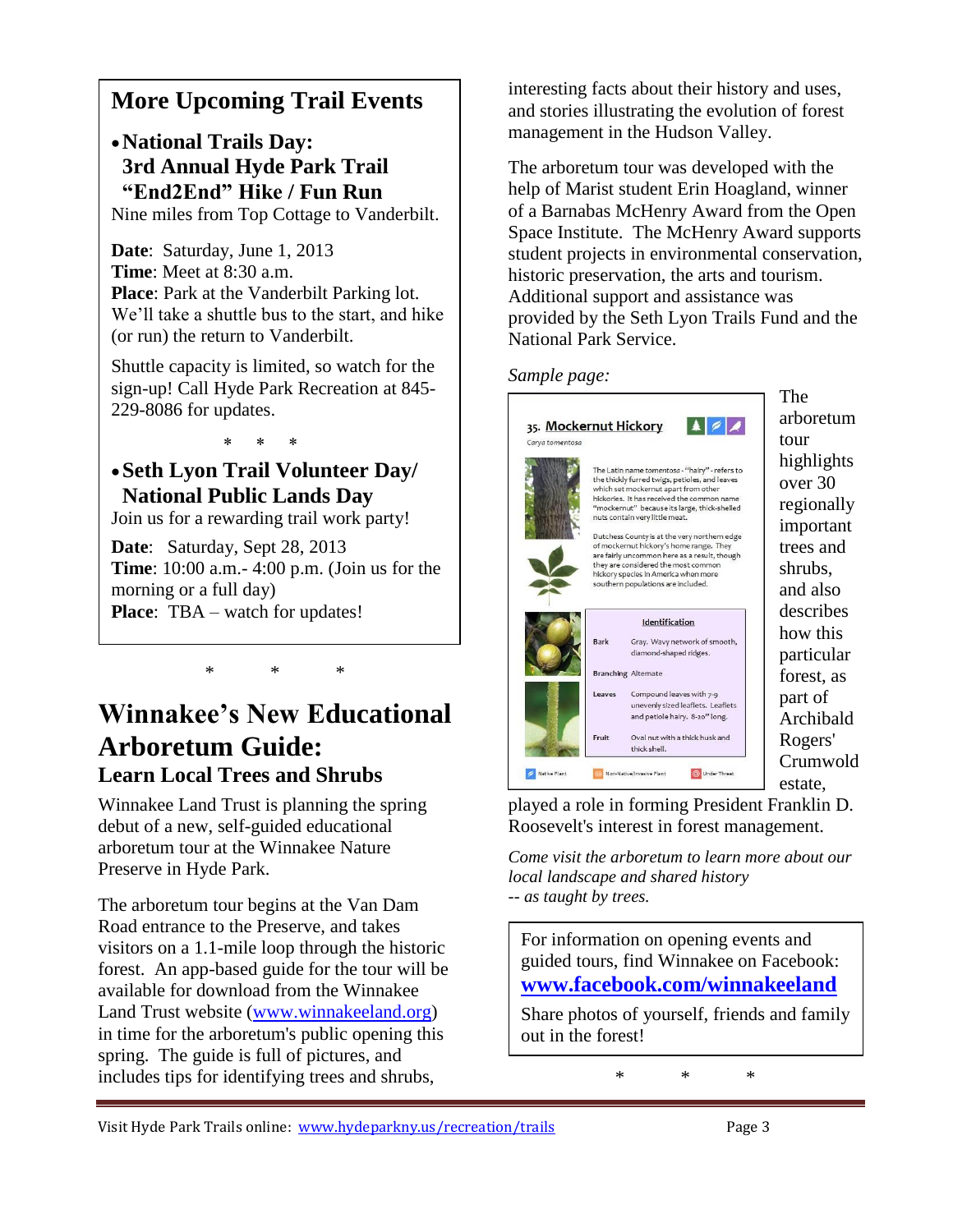## **What Do Trail Volunteers Do? (and is it true I could do it?)**

People who hike our trails sometimes notice a problem along the way: a fallen limb, some erosion, or a worn-out sign or trail blaze. Or they may think of something else that could help Hyde Park Trails do better. And *just maybe* they get interested in "answering the call" in some way, as a trail volunteer. There are any number of tasks, both small and large, that help keep the trail system up and running.

Probably the most important task is keeping the trails clear. This generally means picking up fallen branches and trimming the brush that grows into the way, across the trails. One or two hikers can usually take care of a short trail, and it makes for a great social outing.

*Whether you are a local neighborhood walker, a scout group or some other organization, we encourage you to "Adopta-Trail" at one of our local parks or preserves.*

Two of our Town-owned parks (Hackett Hill Park and Pinewoods Park) have trails that need to be adopted. Another neighborhood hiking area that could use help is the Winnakee Nature Preserve; a quick look at the *Walkabout* trail map/brochure shows at least five different colored trails there! You can choose any one of these trails that are in need of care.



*Hyde Park's trails may look completely natural and untouched, but that is actually because of the unseen work of our wonderful trail maintainers!*

A trail maintainer should generally pick up branches and trim brush along a trail twice a year, in spring and fall. It is also a good idea to do a monthly walk-through, to monitor the trail, and maybe go through again after a major storm. This simple schedule helps keep our trails (and you) in tiptop shape! A wellmaintained trail is a source of real pride for the maintainer as well as the community.

The Town Recreation Department has some simple hand tools for use by trail maintainers: loppers, rakes, shovels, and trail marking tools.

You say you've got more questions? Perhaps you are worried about making a commitment? Or you don't know what to do? Don't worry. We will show you what to do, and how. You can become an expert in no time.

Call Kathleen Davis today, at 845-229-8086, to learn more about adopting a Hyde Park trail. Or email her at [recdirector@hydeparkny.us](mailto:recdirector@hydeparkny.us) It is never too late to take the first step!

\* \* \*

# **NPS to Launch Trail-based Geocache Program**

In June, Roosevelt-Vanderbilt NHS will launch a geocaching program, as an innovative way to interpret the area's rich history, and benefit from this rapidly-growing form of outdoor recreation. With excellent assistance from volunteers, plans by NPS staff include concealing ten geocaches along the Hyde Park Trail between Top Cottage and Vanderbilt Mansion NHS.

**Geocaching** is the modern day equivalent of a treasure hunt, using satellite technology to locate hidden containers, called geocaches. Getting started in geocaching requires a handheld Global Positioning System (GPS) device, or a smartphone plus a \$9.99 geocaching app, and a free membership at [www.geocaching.com.](http://www.geocaching.com/)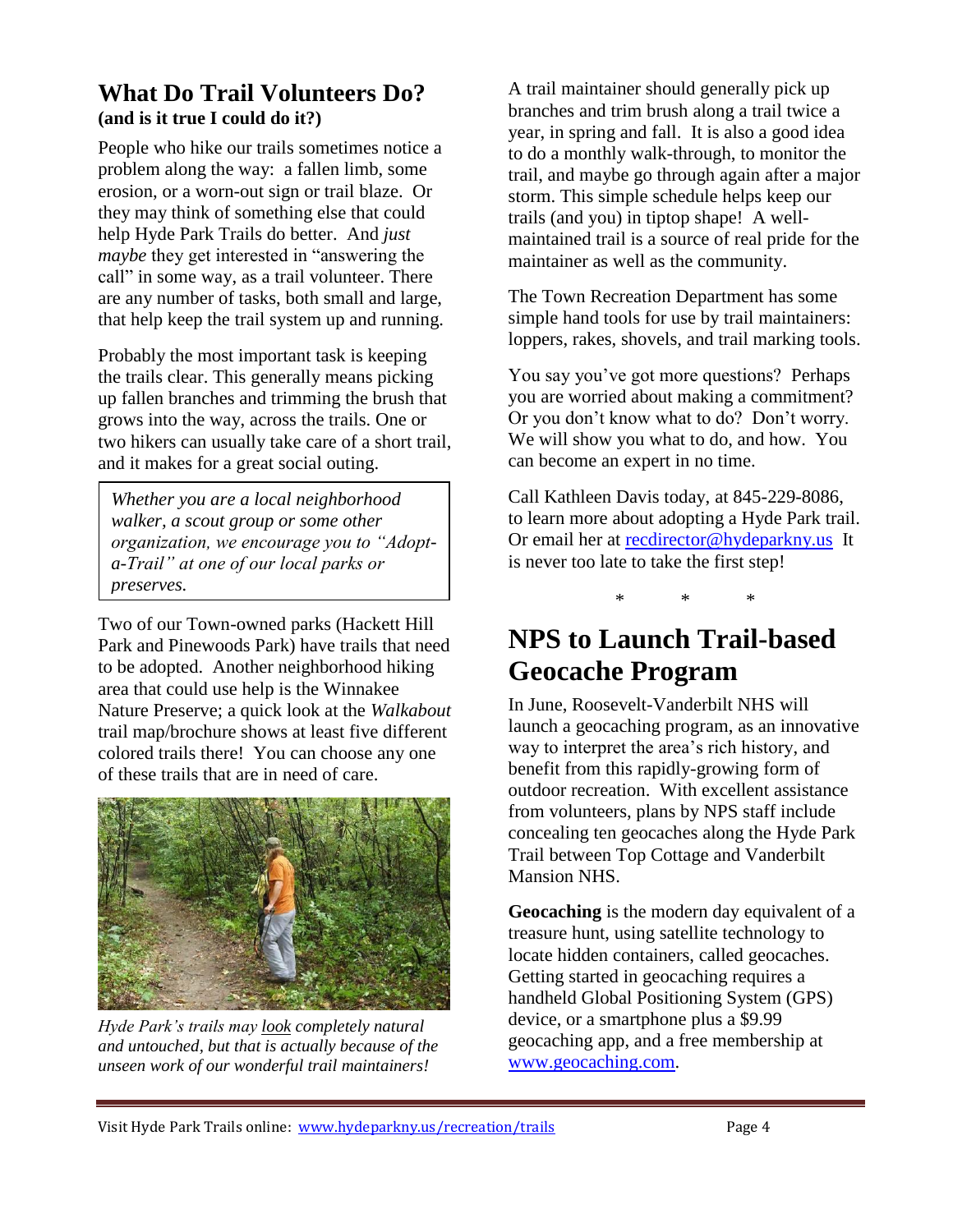**Geocachers** obtain latitude and longitude coordinates for a geocache's exact location from the geocaching.com website. But finding a cache in the field is not always simple. Some are offset from the coordinates, and require solving puzzles or answering questions about an area's history or natural resources to find the actual geocache container.



*Coming soon to a trail near you; Geocache containers are often weatherproof plastic boxes or ammo cans.* 

Traditional geocaches contain a logbook or logsheet to sign. Larger geocaches may contain items for trade, usually toys or trinkets of little monetary value. Geocaching etiquette holds that you trade something of equal or greater value, and that you return the geocache to its original location. Geocaches may also contain "trackables"-- coins or tags bearing a tracking code, which allows geocachers to follow the items' travels.

Geocaching is a great way to explore the outdoors and learn more about an area. NPS ranger Janell Bonawitz, who is heading-up the project, is an avid geocacher. She points out that Hyde Park already has more than thirty geocaches, so there's a good chance one is hidden within walking distance of your favorite trail, park or restaurant.

\* \* \*



**[www.facebook.com/HydeParkTrail](http://www.facebook.com/HydeParkTrail)**

# **Can You Name It?**

When you visit Bard Rock, or anyplace else along the Hudson River, you often find these strange-looking things washed up along the shore.

They are a major reason why swimming barefoot in our part of the Hudson is never a good idea, and why paddlers are strongly recommended to wear sneakers or thick-soled sandals. Their sculpted shape and sharp spines have earned the name "devil's heads."



*This alien invader did not arrive from another planet (although it looks the part). Rather, it came from another continent.* 

It is the nut-like fruit of the Eurasian water chestnut, *Trapa natans*, a highly invasive species that was introduced from Europe in the mid-1800s. It is not related to the water chestnut used in Chinese foods. The term "invasive" means that it out-competes native vegetation. Where it gets established, it tends to take over, greatly changing the function of the aquatic ecosystem. It forms dense mats of floating leaves that limit the passage of light into the water. It reduces oxygen levels in the water, changing the habitat for fish and aquatic invertebrates. Floating mats of the plant grow so densely that many previously-fished bays are now inaccessible, and the long tangles of stems and roots make boating through it difficult.

Learn more about water chestnut and other invasive species at

\* \* \*

[www.dec.ny.gov/animals/50121.html](http://www.dec.ny.gov/animals/50121.html)